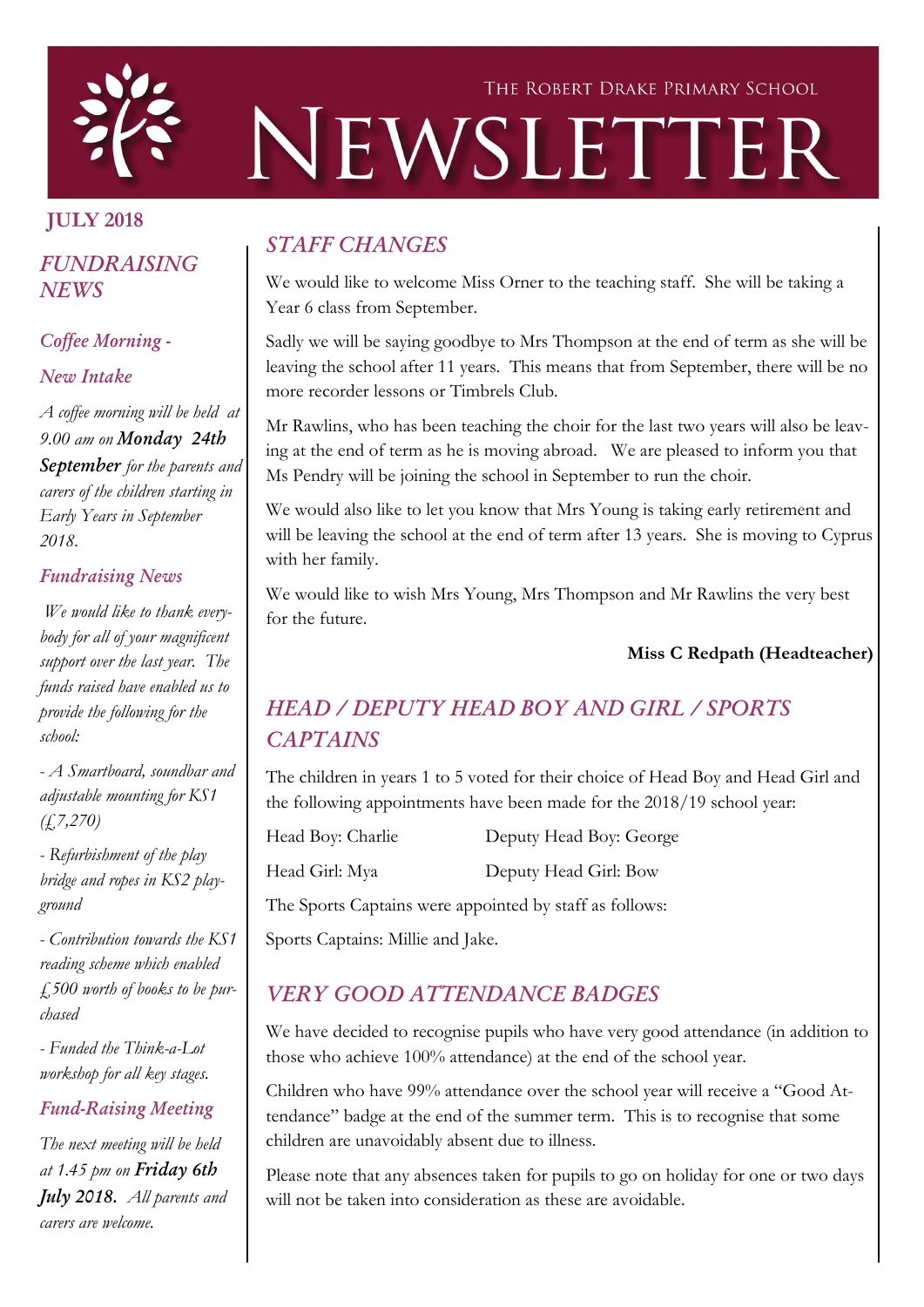#### *GOVERNOR NEWS*

#### *Attendance*

*Attendance for June 2018 was 96.1%. This is lower than usual due to the very high number of pupils taking holiday in term time.*

## *DINNER MONEY*

Please could we remind all parents and carers of pupils in years 3-6 that dinners must be paid for on-line via Parentpay before your child orders a school dinner. Please check your balance regularly. If you do not have money in your dinner account then please send your child into school with a packed lunch.

# *WATER BOTTLES, SUN HATS AND SUN CREAM*

Please could all parents and carers ensure that their child brings a water bottle (with drinking cap) and a sun hat to school each day. These should be clearly named. When the weather is fine, parents and carers should also apply sun cream to their children before school each day, as an additional precaution, in order to protect them from the sun.

#### *STUBBERS 2018*

We set off on our residential visit to Stubbers on Monday 11th June. The food was great all week but we especially enjoyed the Chinese meal on the first evening. The next morning we were split into groups to take part in the activities. We had so much fun. A particular favourite with everyone was the paddle boarding, especially as we all got very wet! We also really liked the tunnelling activity. It was pitch black inside the tunnel and we had to work together using communication skills to let our team know what was ahead. We also played Marco Polo, which was good. Abseiling was probably the most challenging activity but everybody in the team was really supportive and shouted encouragement.

In the evenings we were able to spend time in Club Stubbers, where we could play table tennis, an interactive dance game and mix with children from other schools. We had a brilliant week!

Amy and Jacob (Y6)

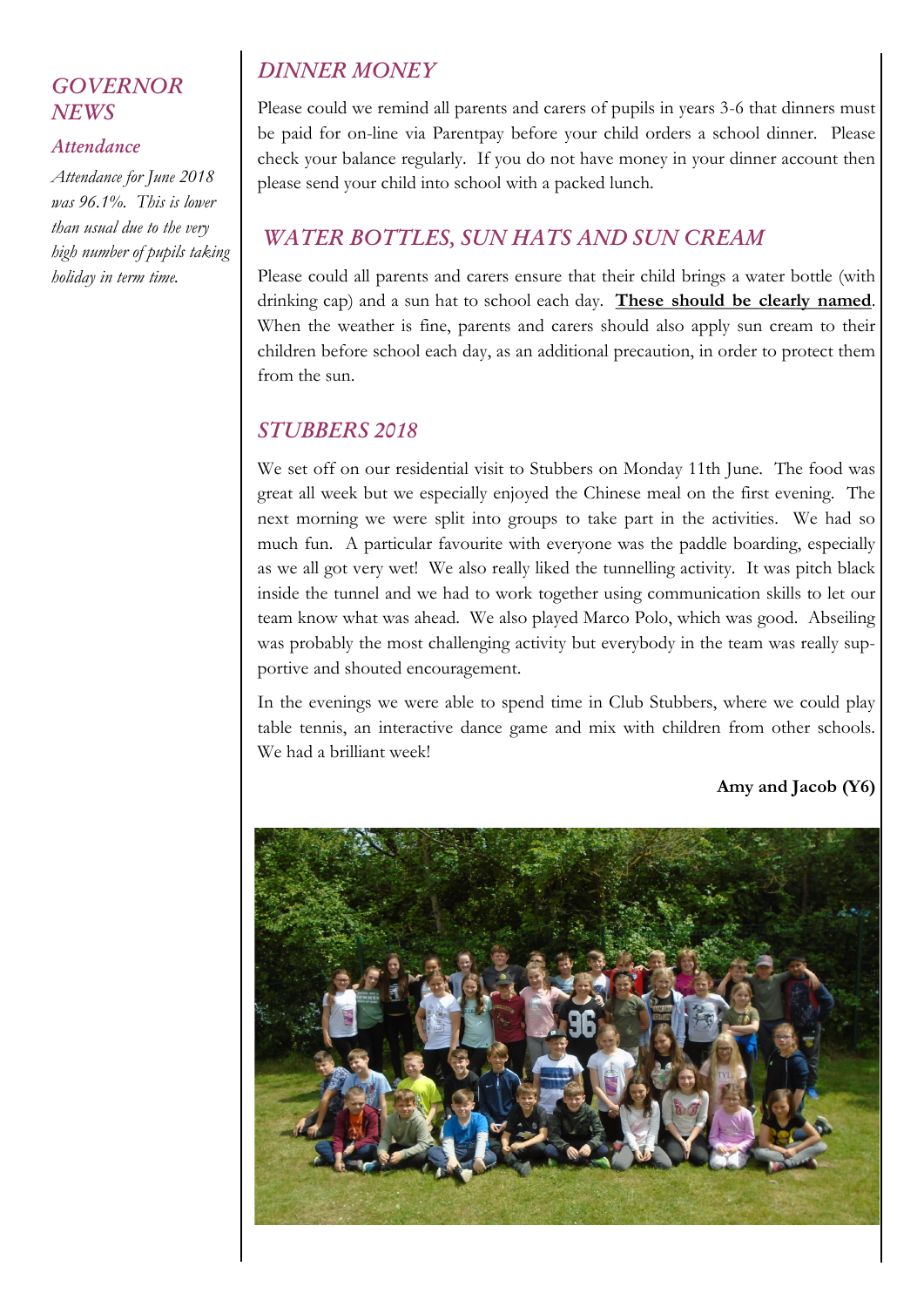#### *SCHOOL CHESS CHAMPIONS 2018*

Congratulations to Jacob (Y6) and Daniel (Y5), who are this year's joint School Chess Champions.

#### *PEN LICENCE*

We look forward to awarding Pen Licences next year to the pupils who have neat handwriting and presentation in all of their written work.

#### *READING*

Congratulations to all of the children that have read four times every week this year and have appeared on our school reading tree. We are sure they will enjoy our special end of year celebratory reading picnic on the school field.

#### *SECONDARY OPEN DAYS*

For parents and carers of pupils currently in years 4 and 5, the following secondary school open day dates have been confirmed:

The King John School - Saturday 15th September 2018

Appleton School - Thursday 20th September 2018

The Deanes School - Tuesday 25th September 2018

## *OPEN EVENING—THURSDAY 5TH JULY*

The Open Evening will be held on Thursday 5th July at 3.15 pm until 5.30 pm. There is no need to make an appointment. It is an excellent opportunity for your child to show you their work.

#### *DISTRICT SPORTS*

District Sports will take place at The Deanes School on Tuesday 10th July at 9.00 am. Robert Drake is in the 'large schools' group this year. This event is weather permitting.

#### *SWIMMING GALA*

Selected children from Years 4, 5 and 6 will be taking part in the annual swimming gala at Runnymede Swimming Pool on Thursday 12th July.

Unfortunately parents are not able to attend the gala as the capacity around and in the pool is restricted.

#### *SUMMER CONCERT*

The Summer Choir Concert will be held on Thursday 12th July at 6.00 pm. Tickets are available at a cost of  $\sqrt{2.50}$  each. The allocation is three tickets per child. Further details will be circulated soon.